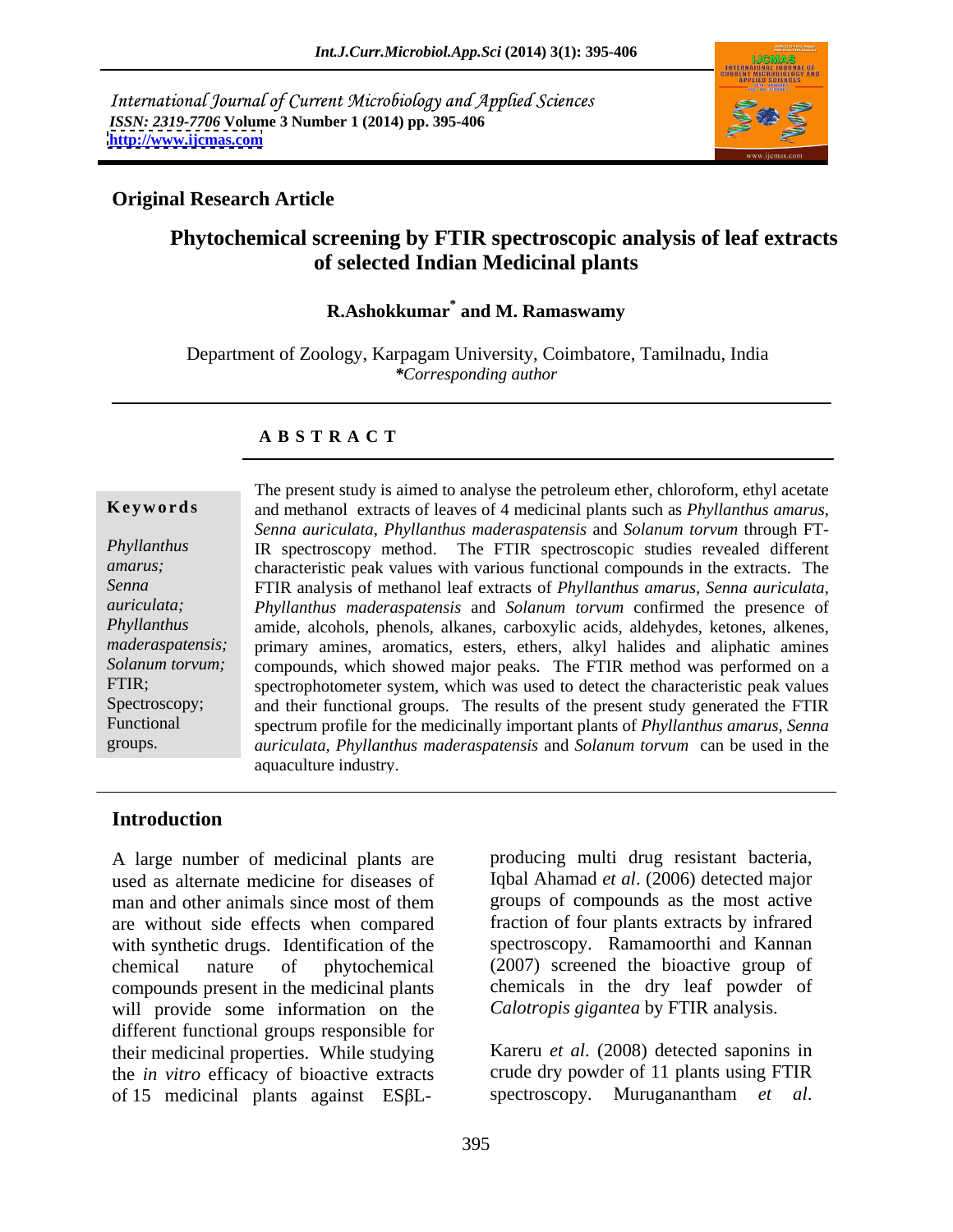(2009) carried out the FTIR spectroscopic India) Identification of the plant species analysis in the powder samples of leaf, was done with the help of Dr. R. Gopalan, stem and root of *Eclipta alba* and *Eclipta* Professor of Botany, Karpagam University *prostrata.* The FTIR analysis of aqueous (former Scientist, BSI, Coimbatore) methanolic leaf extracts of *Bauhinia racemosa* for phytochemical compounds was done by Gauravkumar *et al*. (2010). Ragavendran *et al*. (2011) detected the functional groups in various extracts of *Aerva lanata* using spectroscopic method. 20 C) were powdered in mechanical Thangarajan Starlin *et al*. (2012) detected grinder. 20 grams of leaf powder (of each the elements and functional groups in the plant) was weighed, 150 ml of solvent was ethanol extract of whole plant of added and kept for 3 days. The extract was *Ichnocarpus frutescens* using FTIR filtered using Whatman No.1 filter paper spectroscopic method. Paraj A.Pednekar and the supernatant was collected. The and Bhanu Raman (2013) carried out the residue was again extracted two times FTIR spectroscopic analysis of methanolic (with 3 days of interval for each leaf extract of *Ampelocissus latifolia* for antimicrobial compounds. A survey of collected. The supernatants were pooled literature revealed that the FTIR analysis and evaporated (at room temperature,  $28 \pm$ of functional groups was not done so far with the medicinal plants such as ml. Extracts of the leaf powder of the four *Phyllanthus amarus, Senna auriculata* plants with 4 different solvents such as *Phyllanthus maderaspatensis* and *Solanum*  petroleum ether (PE), chloroform (CF), *torvum*. Hence, an attempt is made in the ethyl acetate (EA) and methanol (ME) present study to analyse the functional were prepared and stored in air tight groups of phytoactive compounds present in the leaf extracts (in different solvents such as petroleum ether, chloroform, ethyl acetate and methanol) of the four Indian medicinal plants, *Phyllanthus amarus, Senna auriculata, Phyllanthus maderaspatensis* and *Solanum torvum* by Spectrophotometer (FTIR) is perhaps the

Leaf samples of four medicinal plant interpreting the infrared absorption *Phyllanthus maderaspatensis* (Family: Euphorbiaceae), *Senna auriculata* (Family: Caesalpiniaceae), *Solanum*  Dried powder of different solvent extracts *torvum (*Family: Solanaceae*)* were of each plant materials were used for FTIR collected from Kalingarayan canal bank at

Coimbatore.

## **Preparation of leaf extract**

The shade dried leaves of each plant (at extraction) and supernatants were  $1^{\circ}$ C) until the volume was reduced to 150 bottles for further analysis

## **Fourier Transform Infrared Spectrophotometer (FTIR)**

FTIR spectroscopic analysis. most powerful tool for identifying the **Materials and Methods** groups) present in compounds. The **Collection of plant** characteristic of the chemical bond as can species such as *Phyllanthus amarus,* spectrum, the chemical bonds in a Fourier Transform Infrared types of chemical bonds (functional wavelength of light absorbed is be seen in the annotated spectrum. By interpreting the infrared absorption molecule can be determined.

Bhavani (Erode District, Tamilnadu, powder was encapsulated in 100 mg of10 mg of the dried extract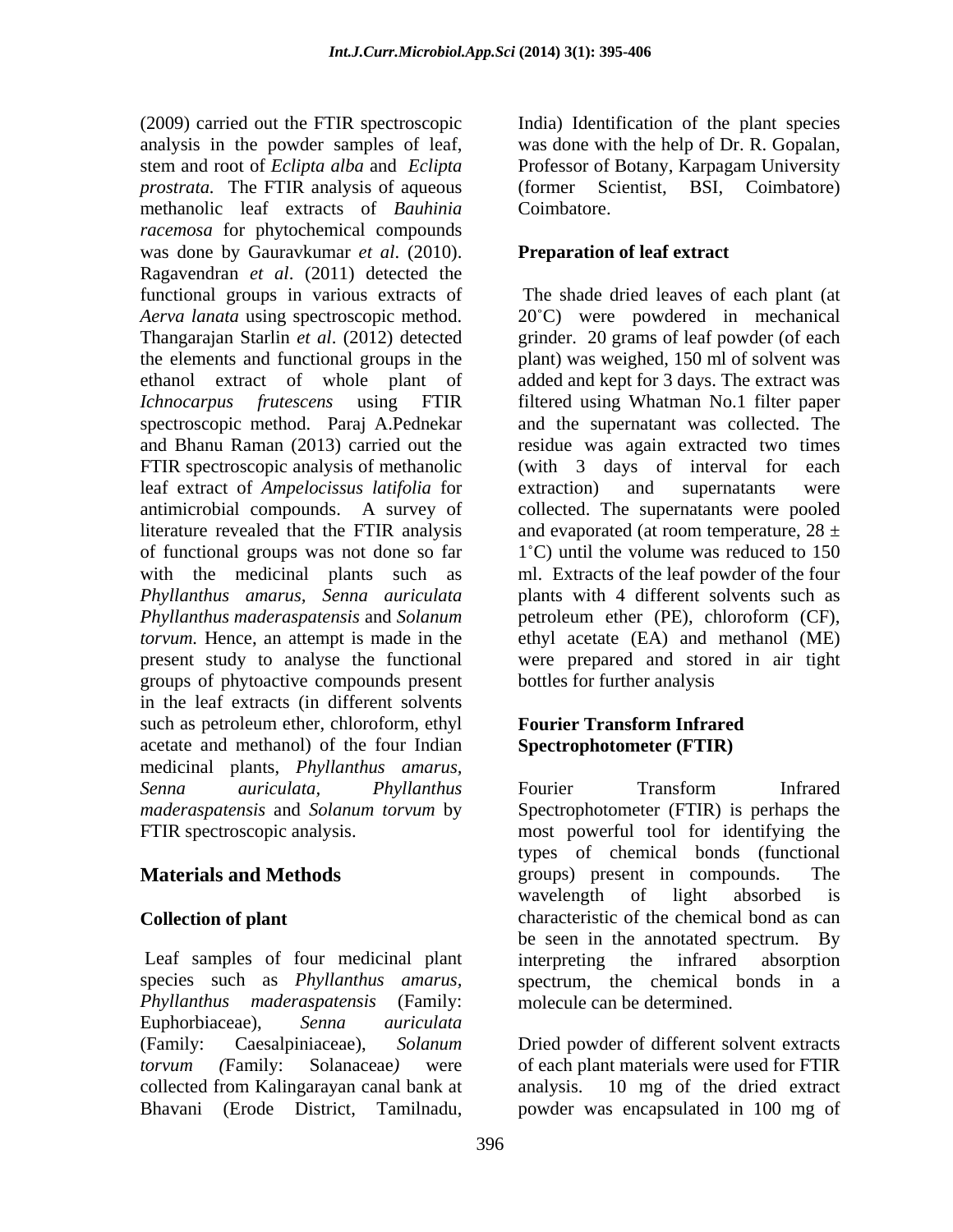KBr pellet, in order to prepare translucent sample discs. The powdered sample of each plant specimen was loaded in FTIR spectroscope (Shimadzu, IR Affinity 1,

The FTIR spectrum of leaf extracts (prepared in different solvents) of *P. amarus, S. auriculata, P. maderaspatensis* and *S. torvum* are given in Fig 1 to 16. The data on the peak values and the probable functional groups (obtained by FTIR analysis) present in the leaf extracts The extract of *S. auriculata* exhibited a (prepared in PE, CF, EA and ME) of *P. amarus, S. auriculata, P. maderaspatensis* indicating the presence of a carbonyl and *S. torvum* are presented in Tables 1 to  $(C=O)$  group and at 2926 cm<sup>-1</sup> (for C-H 4. Stretching) and 1454 cm<sup>-1</sup> for (C-H

## **FTIR spectral data interpretation**

## *Phyllanthus amarus*

P.E extract of *P. amarus* exhibited a characteristic band at  $1734 \text{ cm}^{-1}$  indicating the presence of a pair of carbonyl  $(C=O)$ group, and at  $2920 \text{ cm}^{-1}$  for C-H group.

The characteristic absorption band were<br>exhibited at  $2912 \text{ cm}^{-1}$  (for C-H) exhibited at 2912 cm<sup>-1</sup> (for C-H  $C=C$  group 1452 cm<sup>-1</sup> (for C-H bending) stretching),  $1492 \text{ cm}^{-1}$  (for C-H bending) for C-H group and at  $1730 \text{ cm}^{-1}$  for for C-H group and at  $1710 \text{ cm}^{-1}$ ,  $1718 \text{ cm}^{-1}$ for C-H group and at  $1710 \text{ cm}^{-1}$ ,  $1718 \text{ cm}^{-1}$  carbonyl group (C=O).<br>
<sup>1</sup> for carbonyl groups (C=O) were exhibited by CF extract.

The EA extract showed the characteristic  $cm^{-1}$  and 1055 (C-O) for a hydroxyl (-OH) absorption bands were observed at  $2927$  group 2929 cm<sup>-1</sup> (for C-H stretching) and cm<sup>-1</sup> (for C-H stretching), 1444 cm<sup>-1</sup> (for at 1627 cm<sup>-1</sup> for C=C group C-H bending) for C-H group and at 1714

 $\text{cm}^{-1}$ , for a carbonyl group (C=O).  $^{-1}$ , for a carbonyl group (C=O).

## **Methanol (ME) extract:**

Japan), with a Scan range from 400 to The ME extract of P. amarus showed  $4000 \text{ cm}^{-1}$  with a resolution of 4 cm<sup>-1</sup>. characteristic absorption bands at 3385 with a resolution of  $4 \text{ cm}^{-1}$ . characteristic absorption bands at 3385 **Results and Discussion**  $cm^{-1}$ , 2343  $cm^{-1}$  (for C-H stretching), 1382 The ME extract of *P. amarus* showed cm -1 for a hydroxyl (-OH) group 2929 (for C-H stretching), 1382  $\text{cm}^{-1}$  (for C-H bending), and at 1622  $\text{cm}^{-1}$ (for C-H bending), and at  $1622 \text{ cm}^{-1}$ -1 for C=C group.

## *Senna auriculata:*

## **Petroleum ether (PE) extract:**

characteristic band at  $1724$  cm<sup>-1</sup> -1  $-1$  (for  $\overline{C}$  H (for C-H  $^{-1}$  for  $(C \cup$ for (C-H bending) for C-H group.

## **Chloroform (CF) extract:**

**Petroleum ether (PE) extract** exhibited at 2927 cm<sup>-1</sup>, (for C-H) exhibited a  $cm^{-1}$  for carbonyl group (C=O) were indicating exhibited by CF extract. The characteristic absorption bands were exhibited at  $2927 \text{ cm}^{-1}$ , (for C-H  $-1$  (for  $\bigcap$  **U** , (for C-H stretching), for C-H group and at 1718

# for C-H group. **Ethyl acetate (EA) extract:**

**Chloroform (CF) extract** The EA extract exhibited the characteristic ( for C-H bending) for C-H group and at  $1730 \text{ cm}^{-1}$  for absorption bands were exhibited at 2922 cm<sup>-1</sup>, (for C-H stretching), 1612 cm<sup>-1</sup> for , (for C-H stretching),  $1612 \text{ cm}^{-1}$  for  $^{-1}$  for (for C-H bending)  $\frac{1}{\pi}$  for carbonyl group  $(C=O)$ .

## **Methanol (ME) extract:**

**Ethyl acetate (EA) extract** The ME extract of *S. auriculata* showed ( for C-H stretching), 1444 cm<sup>-1</sup> (for  $\sigma$  at 1627 cm<sup>-1</sup> for C=C group  $\frac{1}{2}$   $\frac{1}{2}$   $\frac{1}{2}$   $\frac{1}{2}$   $\frac{1}{2}$   $\frac{1}{2}$   $\frac{1}{2}$   $\frac{1}{2}$   $\frac{1}{2}$   $\frac{1}{2}$   $\frac{1}{2}$   $\frac{1}{2}$   $\frac{1}{2}$   $\frac{1}{2}$   $\frac{1}{2}$   $\frac{1}{2}$   $\frac{1}{2}$   $\frac{1}{2}$   $\frac{1}{2}$   $\frac{1}{2}$   $\frac{1}{2}$   $\frac{1}{2}$   $(\text{for} \quad \text{at } 1627 \text{ cm}^{-1} \text{ for } C = C \text{ group.}$ characteristic absorption bands at 3390 (for C-H stretching) and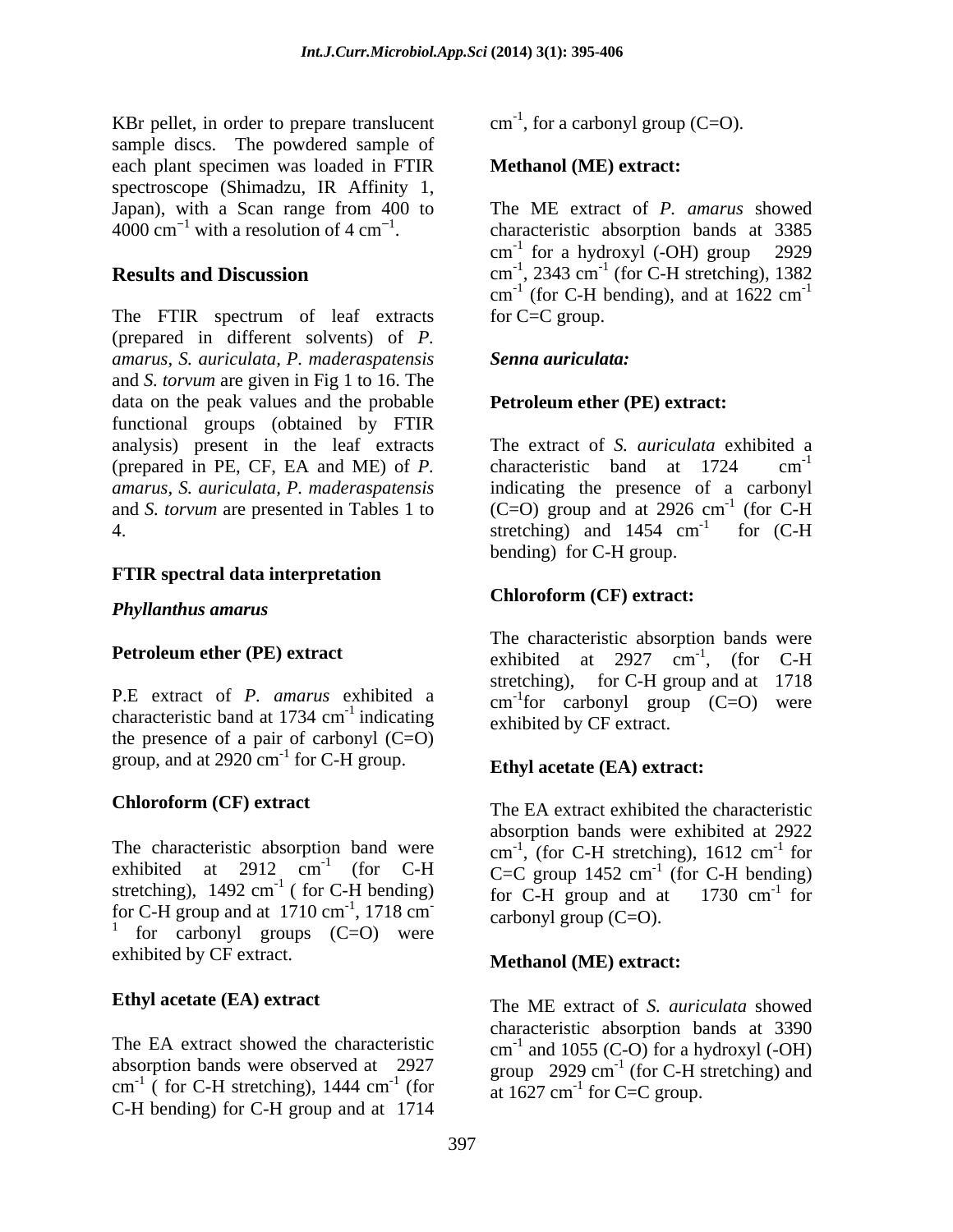| <b>Extracts prepared in</b> | Peak values | <b>Functional groups</b> |
|-----------------------------|-------------|--------------------------|
| Petroleum ether (PE)        | 1734        | $C=O$ carbonyl group     |
|                             | 2920        | C-H group                |
| Chloroform (CF)             | 1492        | C-H bending              |
|                             | 1710        | C=O carbonyl group       |
|                             | 1718        | C=O carbonyl group       |
|                             | 2915        | C-H stretching           |
| Ethyl acetate (EA)          | 1444        | C-H bending              |
|                             | 1714        | C=O carbonyl group       |
|                             | 2927        | C-H stretching           |
| Methanol (ME)               | 1382        | C-H bending              |
|                             | 1622        | $C = C$ group            |
|                             | 2343        | C-H stretching           |
|                             | 2929        | C-H stretching           |
|                             | 3385        | -OH group                |

**Table.1** FTIR spectral peak values and functional groups obtained for the leaf extract (in different solvents) of *Phyllanthus amarus*

**Table.2** FTIR spectral peak values and functional groups obtained for the leaf extract (in different solvents) of *Senna auriculata*

| <b>Extracts prepared in</b> | <b>Peak values</b> | <b>Functional groups</b>  |
|-----------------------------|--------------------|---------------------------|
| Petroleum ether (PE)        | 1454               | $\mid$ C=O carbonyl group |
|                             | 1724               | C-H stretching            |
|                             | 2927               | C-H stretching            |
| Chloroform (CF)             | 1718               | $\mid$ C=O carbonyl group |
|                             | 2927               | C-H stretching            |
| Ethyl acetate (EA)          | 1452               | $C-H$ bending             |
|                             | 1612               | $C = O$ group             |
|                             | 1730               | $\mid$ C=O carbonyl group |
|                             | 2922               | C-H stretching            |
| Methanol (ME)               | 1055               | C-O group                 |
|                             | 1627               | $C=C$ group               |
|                             | 2929               | C-H stretching            |
|                             | 3390               | -OH group                 |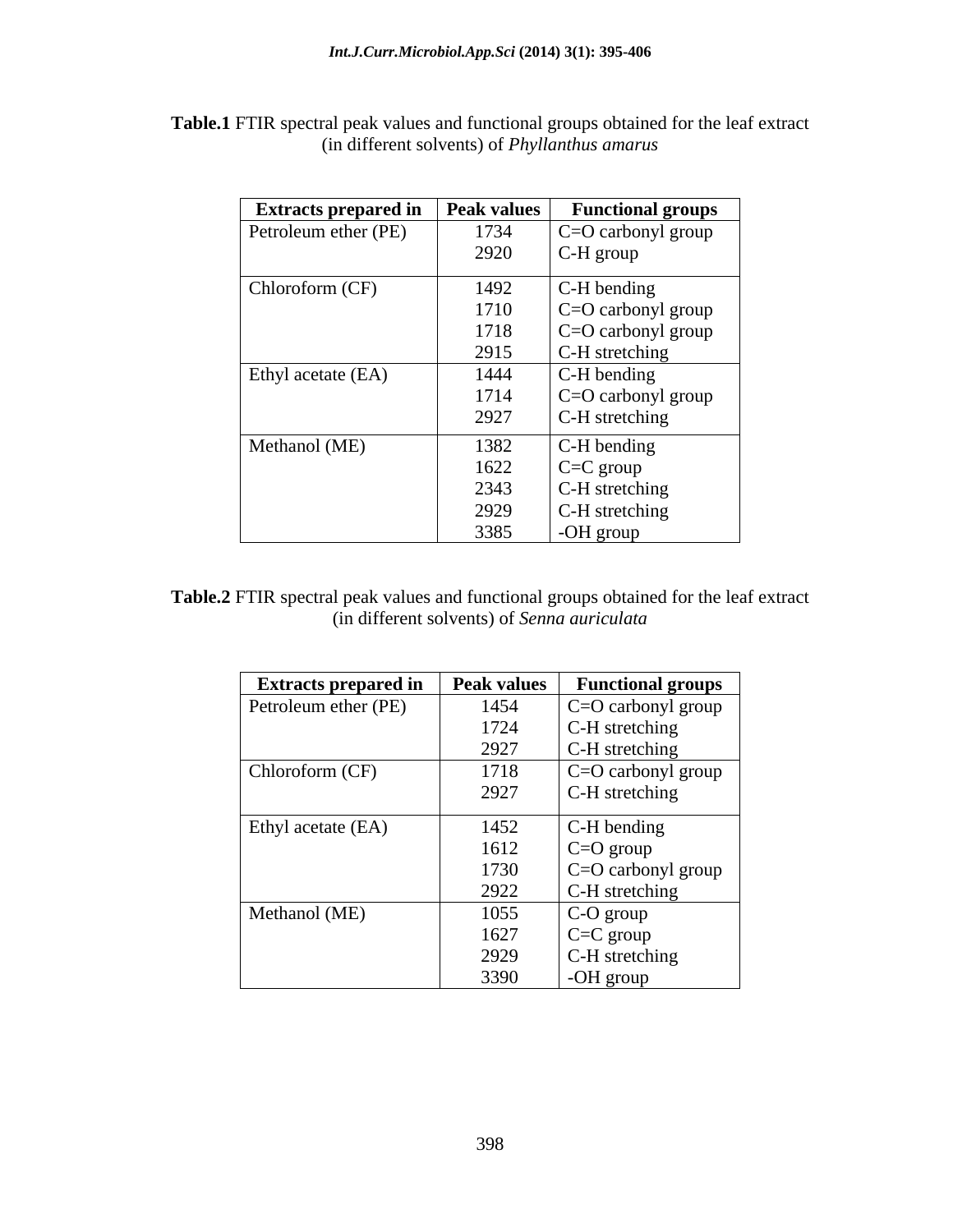| <b>Extracts prepared in</b> | <b>Peak values</b> | <b>Functional groups</b>               |
|-----------------------------|--------------------|----------------------------------------|
| Petroleum ether (PE)        | 1450               | C-H bending                            |
|                             | 1720               | C=O carbonyl group                     |
|                             | 2926               | C-H stretching                         |
| Chloroform (CF)             | 1452               | C-H group                              |
|                             | 1726               | $C = O$ carbonyl group                 |
|                             | 2926               | C-H stretching                         |
| Ethyl acetate (EA)          | 1450               | $\mid$ C-H group                       |
|                             | 1716               | $\mathsf{C}\text{-}\mathsf{H}$ bending |
|                             | 2864               | C-H stretching                         |
|                             | 2927               | C-H stretching                         |
| Methanol (ME)               | 1056               | $\mid$ C-O group                       |
|                             | 1384               | $C-H$ bending                          |
|                             | 1622               | $\mid$ C=C group                       |
|                             | 1707               | $\vert$ C=O carbonyl group             |
|                             | 2343               | C-H stretching                         |
|                             | 2929               | -OH group                              |
|                             | 3385               | -OH group                              |

**Table.3** FTIR spectral peak values and functional groups obtained for the leaf extract (in different solvents) of *Phyllanthus maderaspatensis*

**Table.4** FTIR spectral peak values and functional groups obtained for the leaf extract (in different solvents) of *Solanum torvum*

| <b>Extracts prepared in</b> | <b>Peak values</b> | <b>Functional groups</b>                |
|-----------------------------|--------------------|-----------------------------------------|
| Petroleum ether (PE)        | 1722               | C=O carbonyl group                      |
|                             | 2856               | C-H stretching                          |
|                             | 2918               | C-H stretching                          |
| Chloroform (CF)             | 1064               | <b>OH</b> bending group                 |
|                             | 1423               | C-H stretching                          |
|                             | 1703               | C=O carbonyl group                      |
|                             | 2910               | C-H stretching                          |
|                             | 3415               | $-OH$ group                             |
| Ethyl acetate (EA)          | 1064               | OH group                                |
|                             | 1377               | $\mathsf{IC}\text{-}\mathsf{H}$ bending |
|                             | 1450               | C-H bending                             |
|                             | 1724               | C=O carbonyl group                      |
|                             | 2858               | C-H stretching                          |
|                             | 2922               | C-H stretching                          |
| Methanol (ME)               | 1056               | C-O group                               |
|                             | 1381               | $C-H$ bending                           |
|                             | 1614               | $\mathsf{C}=\mathsf{C}$ group           |
|                             | 1701               | C=O carbonyl group                      |
|                             | 2860               | C-H stretching                          |
|                             | 2926               | C-H stretching                          |
|                             | 3387               | $-OH$ group                             |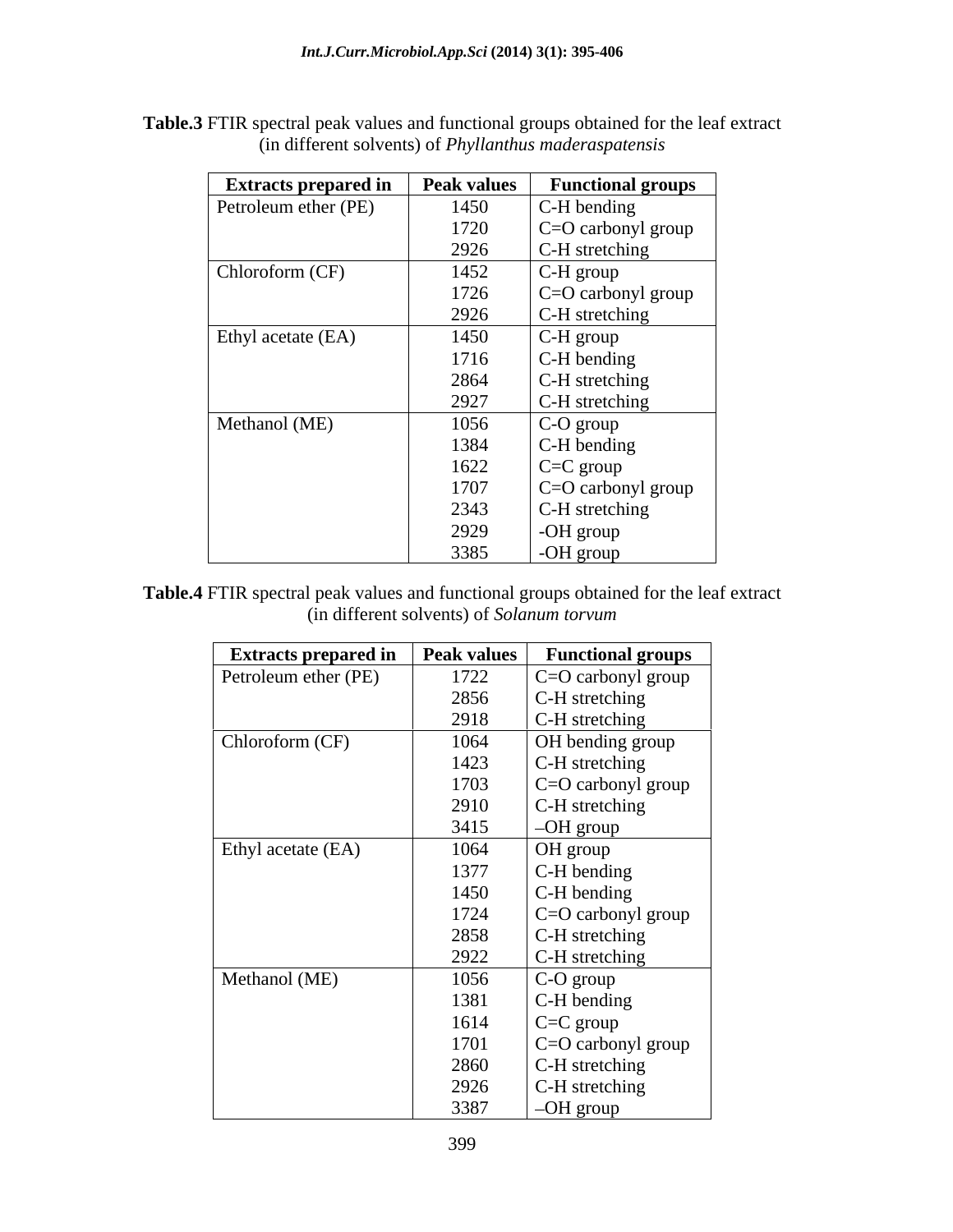**Fig.1** FTIR spectrum of PE extract of *P. amarus* **Fig.2**FTIR spectrum of CF extract of *P. amarus*









SHIMADZU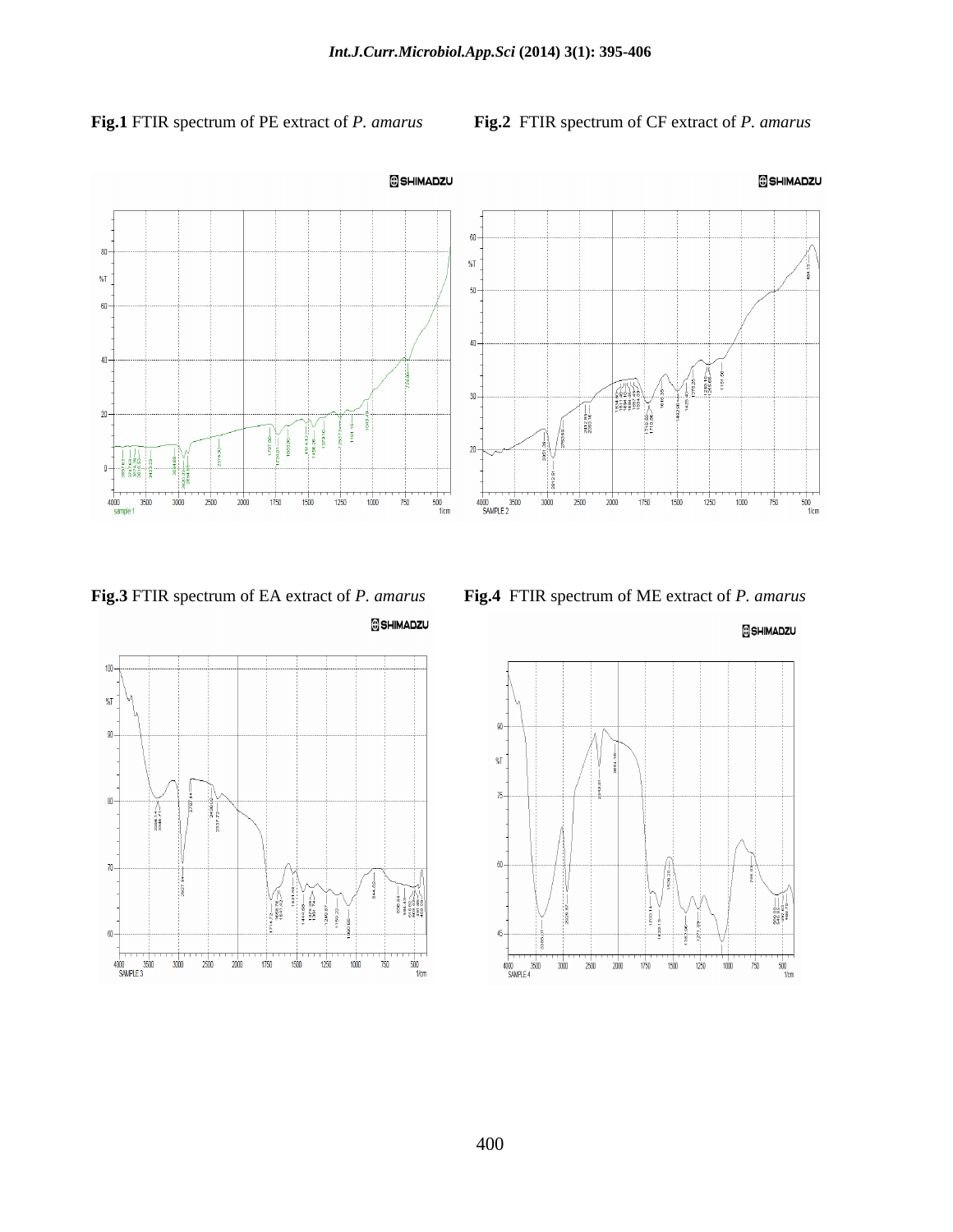$50$ 

 $%$ 

 $40 -$ 

 $30<sub>1</sub>$ 

 $20<sup>1</sup>$ 

 $10<sup>1</sup>$ 

 $25.58 -$ 





SHIMADZU







 $\begin{tabular}{|c|c|} \hline \quad \quad & \quad \quad & \quad \quad \\ \hline \quad \quad & \quad \quad & \quad \quad \\ \hline \quad \quad & \quad \quad & \quad \quad \\ \hline \quad \quad & \quad \quad & \quad \quad \\ \hline \quad \quad & \quad \quad & \quad \quad \\ \hline \quad \quad & \quad \quad & \quad \quad \\ \hline \quad \quad & \quad \quad & \quad \quad \\ \hline \quad \quad & \quad \quad & \quad \quad \\ \hline \quad \quad & \quad \quad & \quad \quad \\ \hline \quad \quad & \quad \quad & \quad \quad \\ \hline \quad \quad & \quad \quad & \quad \quad \\ \hline \quad \quad & \quad$ 

SHIMADZU



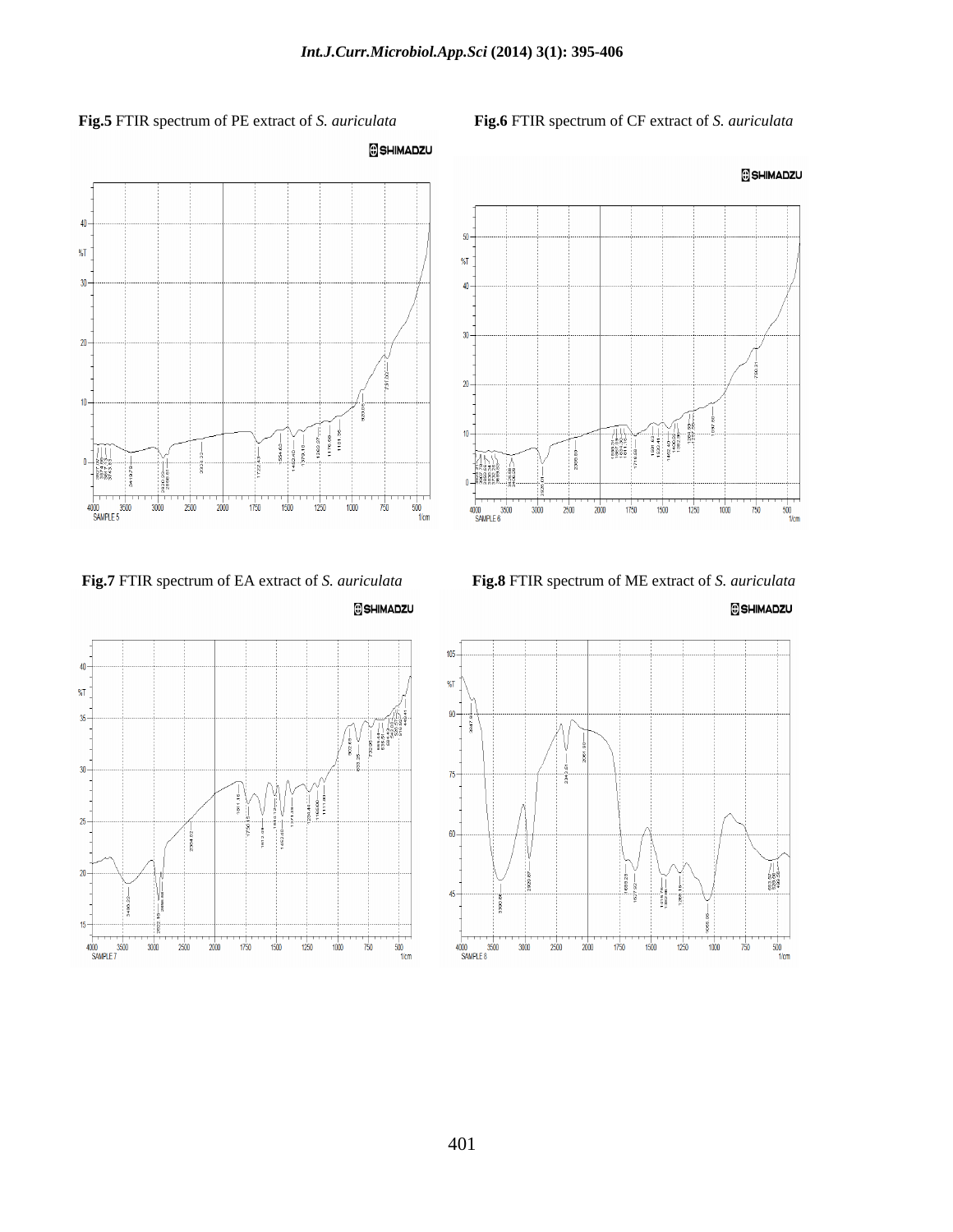**Fig.9** FTIR spectrum of PE extract of *P. maderaspatensis* **Fig.10** FTIR spectrum of CF extract of *P. maderaspatensis*





**Fig.11** FTIR spectrum of EA extract of *P. maderaspatensis* **Fig.12** FTIR spectrum of ME extract of *P. maderaspatensis*



SHIMADZU



402

## SHIMADZU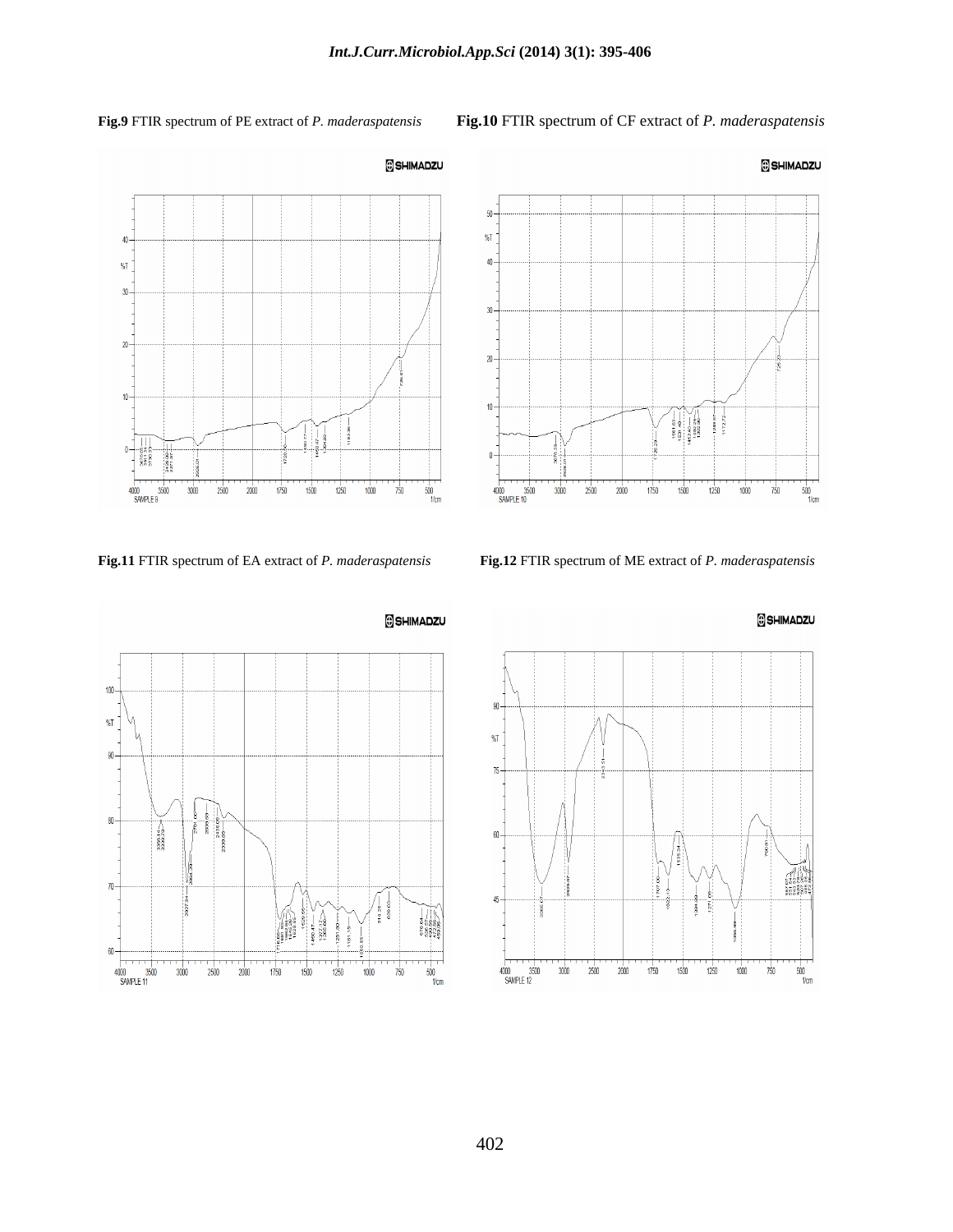## **Fig.13** FTIR spectrum of PE extract of *S. torvum* **Fig.14** FTIR spectrum of CF extract of *S. torvum*









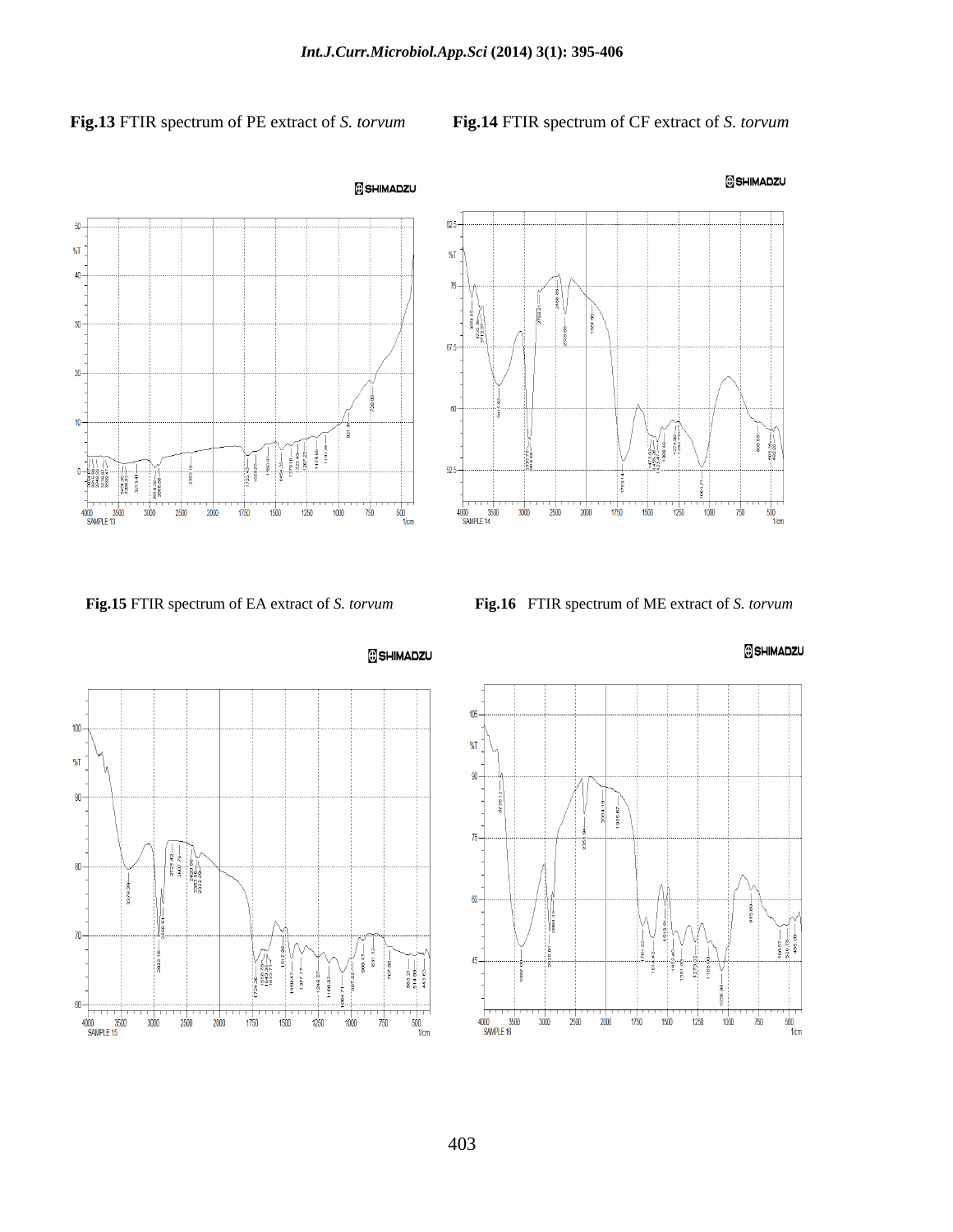## *Phyllanthus maderaspatensis*

bending) for C-H group.

## **Chloroform (CF) extract**

## **Ethyl acetate (EA) extract**

The EA extract showed the characteristic absorption bands at 2864 cm<sup>-1</sup>, 2927 cm<sup>-1</sup>,<br>(for C-H stretching), 1450 cm<sup>-1</sup> (for C-H

The ME extract of P. *maderaspatensis* showed characteristic absorption bands at Mueen Ahmed *et al*. (2005) showed that 3385 cm<sup>-1</sup> and 1056 cm<sup>-1</sup> (C-O) for a the leaves and latex of *Calotropis gigantea* 3385 cm<sup>-1</sup> and 1056 cm<sup>-1</sup> (C-O) for a hydroxyl (-OH) group 2929 cm<sup>-1</sup> ( for C- species were found to have cardiac H stretching),  $1384 \text{ cm}^{-1}$  (for C-H glycosides. The cardiac glycosides were bending),  $1707 \text{ cm}^{-1}$ , for an carbonyl identified as calotropogenin and group (C=O) and at  $1622 \text{ cm}^{-1}$  for C=C calotropin. Ramamurthy and Kannan

indicating the presence of a carbonyl  $(C=O)$  group and at 2918 cm<sup>-1</sup> and 2856 Kareru *et al.* (2008), carried the spectral  $cm^{-1}$  (for C-H stretching) for C-H group.

## **Chloroform (CF) extract**

**Petroleum ether (PE) extract** The characteristic absorption bands were PE extract of P. *maderaspatensis* exhibited stretching), and 1423 cm<sup>-1</sup> for C-H group a characteristic band at 1720  $cm^{-1}$  and at 1703  $cm^{-1}$  for carbonyl group indicating the presence of a carbonyl  $(C=O)$ . The absorption bands at  $3415 \text{ cm}^{-1}$  $(C=O)$  group and at 2926 cm<sup>-1</sup> (for C-H  $(OH)$  and 1064 cm<sup>-1</sup> (O-H bending) are stretching) and 1450 cm<sup>-1</sup> for  $(C-H)$  due to hydroxyl group.  $-1$  for  $(C \amalg$  decided to decode one of for (C-H due to hydroxyl group. exhibited at 2910  $cm^{-1}$ , (for C-H  $^{-1}$  (for  $C \amalg$  $^{-1}$  for C H group for C-H group -1 for carbonyl group  $^{-1}$  (O H bonding) are (O-H bending) are

## **Ethyl acetate (EA) extract**

The characteristic absorption bands were characteristic absorption bands at 2922 exhibited at 2926 cm<sup>-1</sup>, (for C-H cm<sup>-1</sup>, 2850 cm<sup>-1</sup>, (for C-H stretching), stretching), and 1452 cm<sup>-1</sup> for C-H group 1377 cm<sup>-1</sup> and 1450 cm<sup>-1</sup> (for C-H and at  $1726$  cm<sup>-1</sup> for carbonyl group bending) for C-H group and at  $1724$  cm<sup>-1</sup>  $(C=O)$ . The band at for carbonyl group  $(C=O)$ . The band at The EA extract of showed the , (for C-H stretching), and  $1450 \text{ cm}^{-1}$  (for C-H  $-1$  (for  $\overline{C}$  **U** ( for C-H 1064  $\text{cm}^{-1}$  is due to OH group.

## **Methanol (ME) extract**

 $^{-1}$ , 2927 cm<sup>-1</sup>, The ME extract of S. *torvum* showed absorption bands at 2864 cm<sup>-1</sup>, 2927 cm<sup>-1</sup>, The ME extract of *S. torvum* showed<br>(for C-H stretching), 1450 cm<sup>-1</sup> (for C-H characteristic absorption bands at 3387 <sup>-1</sup> (for C-H characteristic absorption bands at 3387 bending) for C-H group and at 1716 cm<sup>-1</sup> cm<sup>-1</sup> and 1056 cm<sup>-1</sup> (C-O) for a hydroxyl for carbonyl group  $(C=O)$ . (-OH) group 2926 cm<sup>-1</sup>, 2860 cm<sup>-1</sup> ( for C-**Methanol (ME) extract** bending), 1701 cm<sup>-1</sup> for carbonyl group The ME extract of *S. torvum* showed and  $1056 \text{ cm}^{-1}$  (C-O) for a hydroxyl (C-O) for a hydroxyl ,  $2860 \text{ cm}^{-1}$  ( for C- $-1$  (for  $\Gamma$ ( for C- H stretching),  $1381 \text{ cm}^{-1}$  (for C-H  $^{-1}$  (for  $C \amalg$ (for C-H for carbonyl group  $(C=O)$  and at 1614 cm<sup>-1</sup> for  $C=C$  group.

, for an carbonyl  $-1$  for  $C-C$  existence Representational Kansas for C=C calotropin. Ramamurthy and Kannan group. (2007) also confirmed that the leaf parts of *Sollanum torvum* presence of cardiac glycosides such as **Petroleum ether (PE) extract:** other organic compounds such as amino PE extract of *S. torvum* exhibited a carbohydrates and starch pertaining to a characteristic band at  $1722$  cm<sup>-1</sup> healthy plant.  $\frac{1}{\sqrt{2}}$  healthy plant identified as calotropogenin and calotropin. Ramamurthy and Kannan *Caltrops gigantean* species showed the calotropogenin and calotropin besides acids, chlorophyll, amides, lignins, healthy plant.

cm (for C-H stretching) for C-H group. analysis for saponins in the crude dry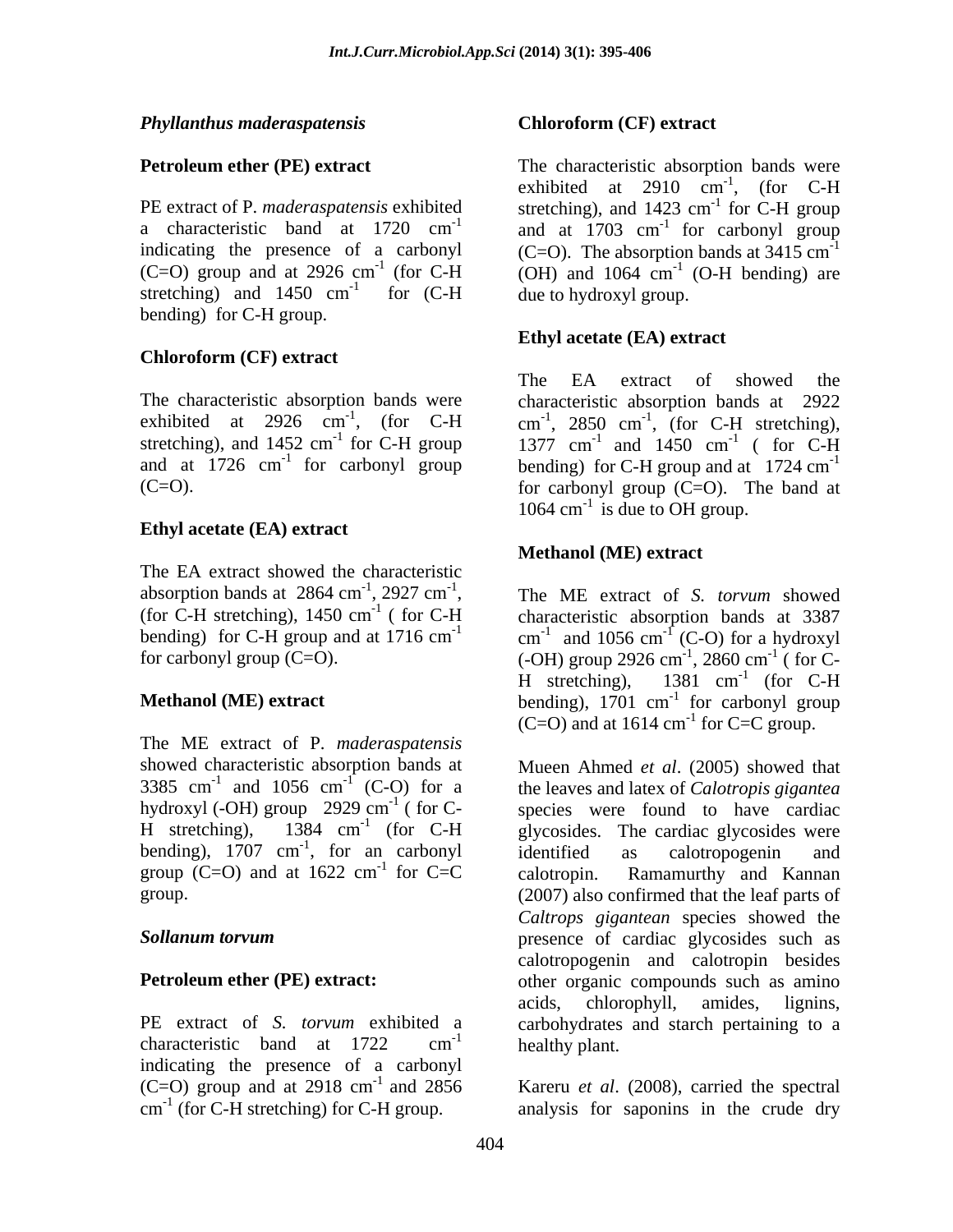powder of 11 plants and detected that hydrocarbons and halogens. Parag A *Albizia anthelmintica, Senna singueana, Maytenus senegalensis, Senna* analyzed the methanolic leaf extract of *didymomotrya, Terminalia brownii*, and *Ampelocissus latifolia* by FTIR and *Prunus africana* were likely to be reported that the transition metal carbonyl bidesmosidic, oleanane-type triterpenoids, compounds and aliphatic fluoro while those detected in *Entada*  compounds were only present in the *leptostachya* and *Rapanea rhododendroides* might be monodesmosidic saponins. From the results obtained in the present Muruganantham *et al*. (2009) carried out the FTIR and EDS spectral analysis of plant parts like leaf, stem, and root of the *Phyllanthus amarus, Senna auriculata,* medicinal plants, *Eclipta alba* and *Eclipta Phyllanthus maderaspatensis* and *Solanum prostrate* and reported the presence of *torvum* with their phytoconstituents may characteristic functional groups of act as source of antibiotics. The various carboxylic acids, amines, amides, sulphur functional groups observed in the different derivatives, polysaccharides, nitrates, extracts probably indicate the presence of chlorates, and carbohydrate that are carbohydrates, carotenoid, glycogen, responsible for various medicinal properties of both herbal plants. The calotropogenin, phosphates, lipids, *Eclipta alba* contains a higher percentage glycogen and cellulose. of useful elements like Na, Mg, K, Ca, Cu, Zn, and Fe than *Eclipta prostrata*. In addition, *Eclipta prostrata* contains more of the toxic element Cd than *Eclipta alba* present uniformly only in the methanol (Muruganantham *et al*., 2009). The FTIR extracts of all plants. As OH group has analysis of methanolic and aqueous leaf got the ability of forming hydrogen extracts of *Bauhinia racemosa* revealed bonding capacity, presence of OH group the presence of protein, oil, fats, phenolic particularly in methanol extract of leaf of compounds, flavonoids, saponins, tannins all the 4 plants probably indicates the and carbohydrate as major functional higher potential of methanol extract groups (Gaurav kumar *et al*. 2010).

polysaccharides, organic hydrocarbons, halogens that are responsible for various  $IC_{50}$  value (Ashokkumar and medicinal properties of *Aerva lanata*. Thangarajan Starlin *et al.* (2012), while analyzing the ethanolic extracts of *Ichnocarpus frutescens*, by FTIR, revealed functional group components of amino The authors are thankful to the Chancellor, acids, amides, amines, carboxylic acid, JMD, Chief Executive Officer, Vice

hydrocarbons and halogens. Parag A Pednekar and Bhanu Raman (2013) compounds and aliphatic fluoro extract.

study, it could be concluded that the leaf extracts (in different solvents) of carbohydrates, carotenoid, glycogen, amino acids, amides, starch, calotropin,<br>calotropogenin, phosphates, lipids,

Ragavendran *et al*. (2011) screened the antimicrobial activity of methanol extracts functional groups of carboxylic acids, of leaf of all those four plants have been amines, amides, sulphur derivatives, already demonstrated (Ashokkumar and glycogen and cellulose. Among the functional groups observed in the extracts, OH group was found to be towards inhibitory activity against microorganisms. Such a higher Ramaswamy, 2013) together with low IC<sub>50</sub> value (Ashokkumar and Ramaswamy, 2013).

## **Acknowledgement**

carbonyl compounds, organic Chancellor and Registrar of Karpagam